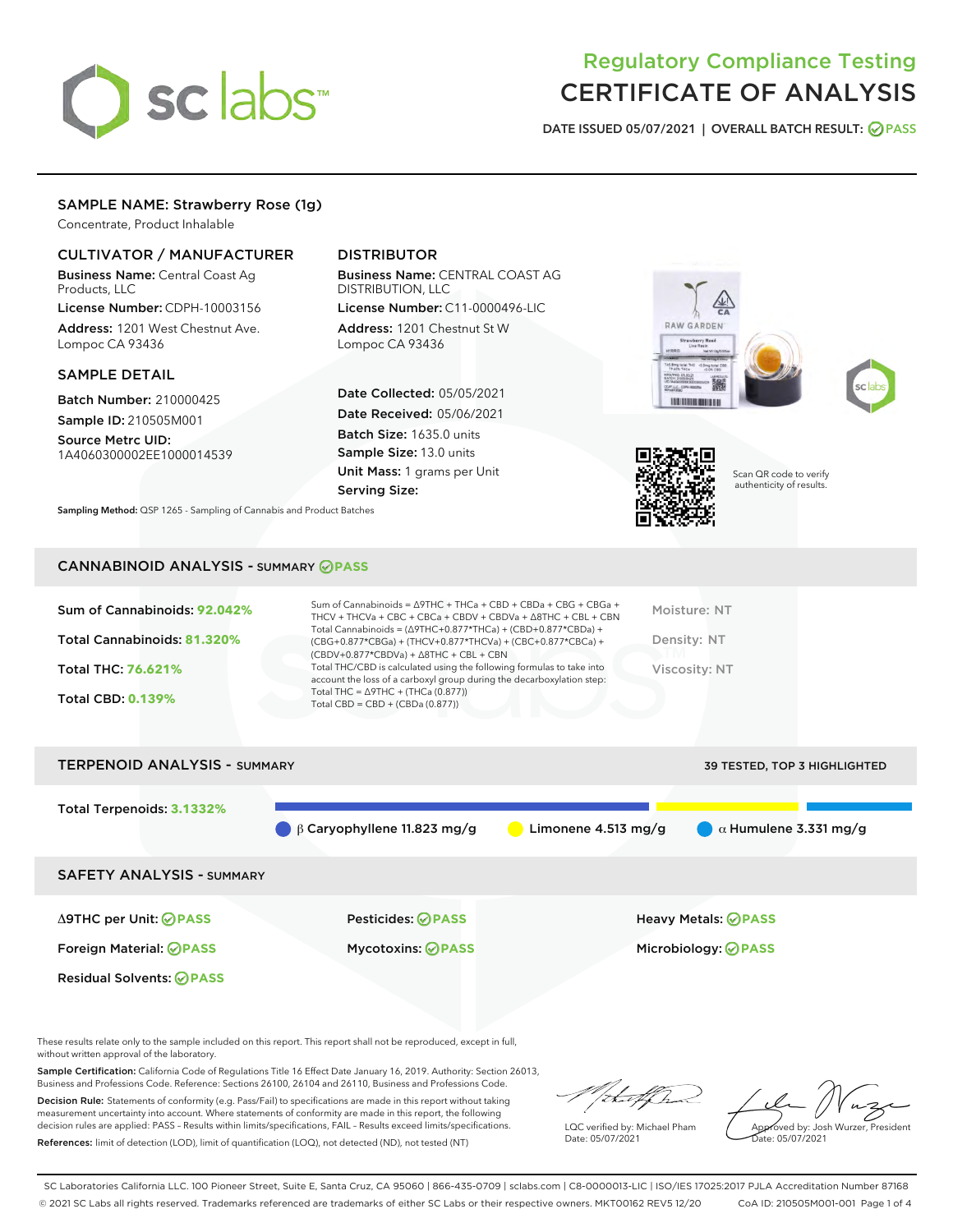



STRAWBERRY ROSE (1G) | DATE ISSUED 05/07/2021 | OVERALL BATCH RESULT: @ PASS

#### CANNABINOID TEST RESULTS - 05/07/2021 2 PASS

Tested by high-performance liquid chromatography with diode-array detection (HPLC-DAD). **Method:** QSP 1157 - Analysis of Cannabinoids by HPLC-DAD

#### TOTAL CANNABINOIDS: **81.320%**

Total Cannabinoids (Total THC) + (Total CBD) + (Total CBG) + (Total THCV) + (Total CBC) + (Total CBDV) + ∆8THC + CBL + CBN

TOTAL THC: **76.621%** Total THC (∆9THC+0.877\*THCa)

TOTAL CBD: **0.139%**

Total CBD (CBD+0.877\*CBDa)

TOTAL CBG: 3.32% Total CBG (CBG+0.877\*CBGa)

TOTAL THCV: 0.462% Total THCV (THCV+0.877\*THCVa)

TOTAL CBC: 0.778% Total CBC (CBC+0.877\*CBCa)

TOTAL CBDV: ND Total CBDV (CBDV+0.877\*CBDVa)

| <b>COMPOUND</b> | LOD/LOQ<br>(mg/g)          | <b>MEASUREMENT</b><br><b>UNCERTAINTY</b><br>(mg/g) | <b>RESULT</b><br>(mg/g) | <b>RESULT</b><br>(%) |
|-----------------|----------------------------|----------------------------------------------------|-------------------------|----------------------|
| <b>THCa</b>     | 0.05/0.14                  | ±21.155                                            | 823.16                  | 82.316               |
| <b>A9THC</b>    | 0.06 / 0.26                | ±1.524                                             | 44.30                   | 4.430                |
| <b>CBGa</b>     | 0.1 / 0.2                  | ±1.80                                              | 34.5                    | 3.45                 |
| <b>CBCa</b>     | 0.07/0.28                  | ±0.367                                             | 7.50                    | 0.750                |
| <b>THCVa</b>    | 0.07/0.20                  | ±0.251                                             | 5.27                    | 0.527                |
| <b>CBG</b>      | 0.06/0.19                  | ±0.115                                             | 2.91                    | 0.291                |
| <b>CBDa</b>     | 0.02/0.19                  | ±0.046                                             | 1.58                    | 0.158                |
| <b>CBC</b>      | 0.2 / 0.5                  | ±0.04                                              | 1.2                     | 0.12                 |
| A8THC           | 0.1/0.4                    | N/A                                                | <b>ND</b>               | <b>ND</b>            |
| <b>THCV</b>     | 0.1/0.2                    | N/A                                                | <b>ND</b>               | <b>ND</b>            |
| <b>CBD</b>      | 0.07/0.29                  | N/A                                                | <b>ND</b>               | <b>ND</b>            |
| <b>CBDV</b>     | 0.04 / 0.15                | N/A                                                | <b>ND</b>               | <b>ND</b>            |
| <b>CBDVa</b>    | 0.03/0.53                  | N/A                                                | <b>ND</b>               | <b>ND</b>            |
| <b>CBL</b>      | 0.06 / 0.24                | N/A                                                | <b>ND</b>               | <b>ND</b>            |
| <b>CBN</b>      | 0.1/0.3                    | N/A                                                | <b>ND</b>               | <b>ND</b>            |
|                 | <b>SUM OF CANNABINOIDS</b> |                                                    | 920.42 mg/g             | 92.042%              |

#### **UNIT MASS: 1 grams per Unit**

| ∆9THC per Unit                                                                            | 1120 per-package limit | 44.30 mg/unit<br><b>PASS</b> |  |  |  |
|-------------------------------------------------------------------------------------------|------------------------|------------------------------|--|--|--|
| <b>Total THC per Unit</b>                                                                 |                        | 766.21 mg/unit               |  |  |  |
| <b>CBD per Unit</b>                                                                       |                        | <b>ND</b>                    |  |  |  |
| <b>Total CBD per Unit</b>                                                                 |                        | $1.39$ mg/unit               |  |  |  |
| Sum of Cannabinoids<br>per Unit                                                           |                        | 920.42 mg/unit               |  |  |  |
| <b>Total Cannabinoids</b><br>per Unit                                                     |                        | 813.20 mg/unit               |  |  |  |
| <b>MOISTURE TEST RESULT</b><br><b>VISCOSITY TEST RESULT</b><br><b>DENSITY TEST RESULT</b> |                        |                              |  |  |  |

Not Tested

Not Tested

Not Tested

#### TERPENOID TEST RESULTS - 05/07/2021

Terpene analysis utilizing gas chromatography-flame ionization detection (GC-FID). **Method:** QSP 1192 - Analysis of Terpenoids by GC-FID

| <b>COMPOUND</b>         | LOD/LOQ<br>(mg/g) | <b>MEASUREMENT</b><br><b>UNCERTAINTY</b><br>(mg/g) | <b>RESULT</b><br>(mg/g)                         | <b>RESULT</b><br>$(\%)$ |
|-------------------------|-------------------|----------------------------------------------------|-------------------------------------------------|-------------------------|
| $\beta$ Caryophyllene   | 0.004 / 0.012     | ±0.4209                                            | 11.823                                          | 1.1823                  |
| Limonene                | 0.005 / 0.016     | ±0.0645                                            | 4.513                                           | 0.4513                  |
| $\alpha$ Humulene       | 0.009 / 0.029     | ±0.1069                                            | 3.331                                           | 0.3331                  |
| <b>Myrcene</b>          | 0.008 / 0.025     | ±0.0282                                            | 2.185                                           | 0.2185                  |
| $\alpha$ Bisabolol      | 0.008 / 0.026     | ±0.0934                                            | 1.749                                           | 0.1749                  |
| Linalool                | 0.009 / 0.032     | ±0.0662                                            | 1.742                                           | 0.1742                  |
| Terpinolene             | 0.008 / 0.026     | ±0.0231                                            | 1.126                                           | 0.1126                  |
| <b>Terpineol</b>        | 0.016 / 0.055     | ±0.0485                                            | 0.790                                           | 0.0790                  |
| Ocimene                 | 0.011 / 0.038     | ±0.0238                                            | 0.740                                           | 0.0740                  |
| Fenchol                 | 0.010 / 0.034     | ±0.0281                                            | 0.725                                           | 0.0725                  |
| $\beta$ Pinene          | 0.004 / 0.014     | ±0.0060                                            | 0.524                                           | 0.0524                  |
| Caryophyllene<br>Oxide  | 0.010 / 0.033     | ±0.0217                                            | 0.472                                           | 0.0472                  |
| trans-β-Farnesene       | 0.008 / 0.025     | ±0.0138                                            | 0.389                                           | 0.0389                  |
| $\alpha$ Pinene         | 0.005 / 0.017     | ±0.0031                                            | 0.360                                           | 0.0360                  |
| Nerolidol               | 0.009 / 0.028     | ±0.0173                                            | 0.275                                           | 0.0275                  |
| <b>Borneol</b>          | 0.005 / 0.016     | ±0.0074                                            | 0.176                                           | 0.0176                  |
| Fenchone                | 0.009 / 0.028     | ±0.0025                                            | 0.087                                           | 0.0087                  |
| Guaiol                  | 0.009 / 0.030     | ±0.0036                                            | 0.076                                           | 0.0076                  |
| Citronellol             | 0.003 / 0.010     | ±0.0032                                            | 0.065                                           | 0.0065                  |
| Camphene                | 0.005 / 0.015     | ±0.0006                                            | 0.055                                           | 0.0055                  |
| $\gamma$ Terpinene      | 0.006 / 0.018     | ±0.0007                                            | 0.038                                           | 0.0038                  |
| Sabinene Hydrate        | 0.006 / 0.022     | ±0.0012                                            | 0.032                                           | 0.0032                  |
| $\alpha$ Terpinene      | 0.005 / 0.017     | ±0.0003                                            | 0.022                                           | 0.0022                  |
| $\alpha$ Phellandrene   | 0.006 / 0.020     | ±0.0003                                            | 0.021                                           | 0.0021                  |
| <b>Geranyl Acetate</b>  | 0.004 / 0.014     | ±0.0007                                            | 0.016                                           | 0.0016                  |
| 3 Carene                | 0.005 / 0.018     | N/A                                                | <loq< th=""><th><loq< th=""></loq<></th></loq<> | <loq< th=""></loq<>     |
| Nerol                   | 0.003 / 0.011     | N/A                                                | <loq< th=""><th><loq< th=""></loq<></th></loq<> | <loq< th=""></loq<>     |
| Sabinene                | 0.004 / 0.014     | N/A                                                | ND                                              | <b>ND</b>               |
| p-Cymene                | 0.005 / 0.016     | N/A                                                | ND                                              | <b>ND</b>               |
| Eucalyptol              | 0.006 / 0.018     | N/A                                                | <b>ND</b>                                       | <b>ND</b>               |
| (-)-Isopulegol          | 0.005 / 0.016     | N/A                                                | ND                                              | ND                      |
| Camphor                 | 0.006 / 0.019     | N/A                                                | ND                                              | <b>ND</b>               |
| Isoborneol              | 0.004 / 0.012     | N/A                                                | ND                                              | ND                      |
| Menthol                 | 0.008 / 0.025     | N/A                                                | ND                                              | <b>ND</b>               |
| R-(+)-Pulegone          | 0.003 / 0.011     | N/A                                                | ND                                              | ND                      |
| Geraniol                | 0.002 / 0.007     | N/A                                                | ND                                              | ND                      |
| $\alpha$ Cedrene        | 0.005 / 0.016     | N/A                                                | ND                                              | ND                      |
| Valencene               | 0.009 / 0.030     | N/A                                                | ND                                              | ND                      |
| Cedrol                  | 0.008 / 0.027     | N/A                                                | ND                                              | <b>ND</b>               |
| <b>TOTAL TERPENOIDS</b> |                   |                                                    | 31.332 mg/g                                     | 3.1332%                 |

SC Laboratories California LLC. 100 Pioneer Street, Suite E, Santa Cruz, CA 95060 | 866-435-0709 | sclabs.com | C8-0000013-LIC | ISO/IES 17025:2017 PJLA Accreditation Number 87168 © 2021 SC Labs all rights reserved. Trademarks referenced are trademarks of either SC Labs or their respective owners. MKT00162 REV5 12/20 CoA ID: 210505M001-001 Page 2 of 4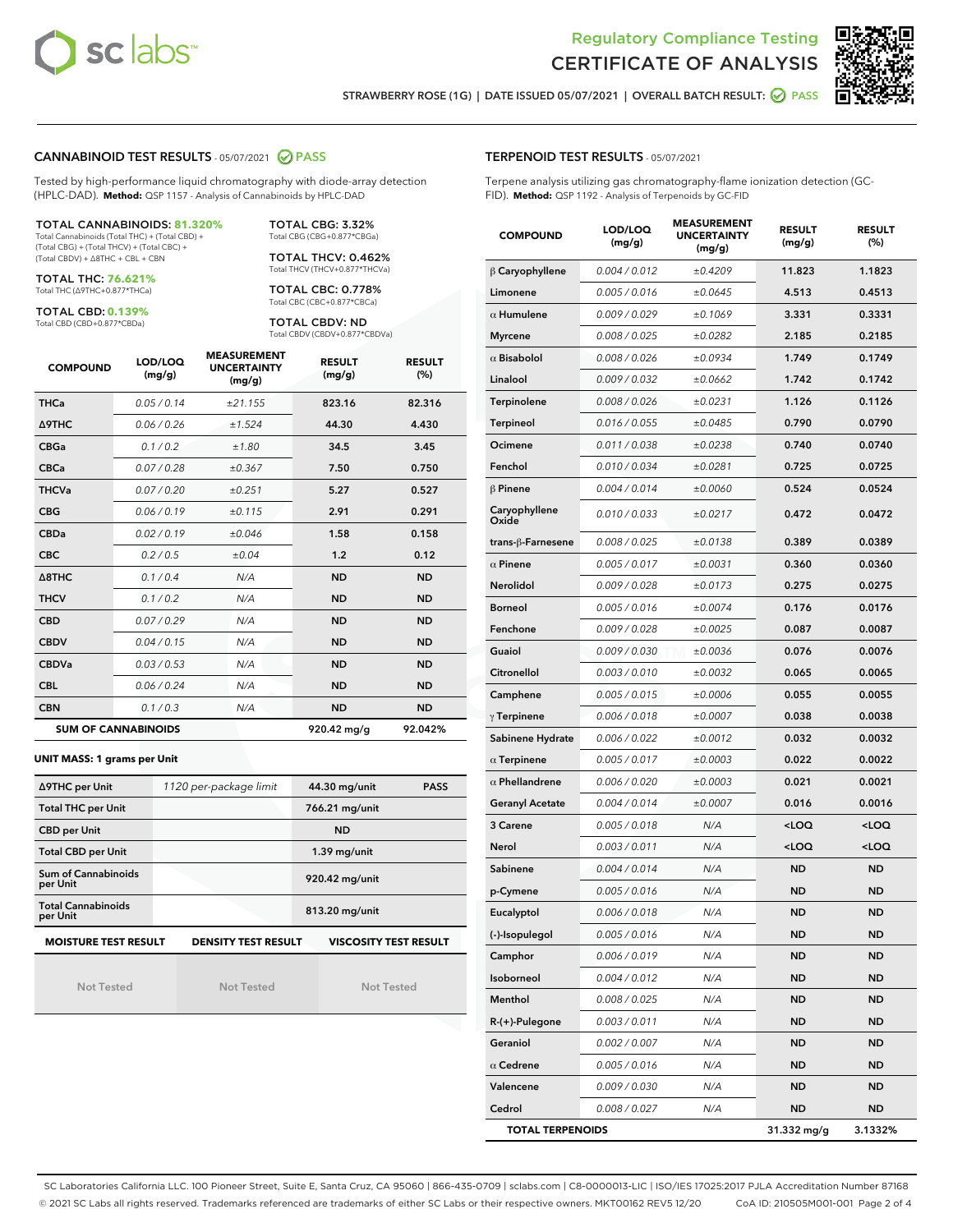



STRAWBERRY ROSE (1G) | DATE ISSUED 05/07/2021 | OVERALL BATCH RESULT: @ PASS

# CATEGORY 1 PESTICIDE TEST RESULTS - 05/07/2021 2 PASS

Pesticide and plant growth regulator analysis utilizing high-performance liquid chromatography-mass spectrometry (HPLC-MS) or gas chromatography-mass spectrometry (GC-MS). \*GC-MS utilized where indicated. **Method:** QSP 1212 - Analysis of Pesticides and Mycotoxins by LC-MS or QSP 1213 - Analysis of Pesticides by GC-MS

| <b>COMPOUND</b>             | LOD/LOQ<br>$(\mu g/g)$ | <b>ACTION</b><br><b>LIMIT</b><br>$(\mu g/g)$ | <b>MEASUREMENT</b><br><b>UNCERTAINTY</b><br>$(\mu g/g)$ | <b>RESULT</b><br>$(\mu g/g)$ | <b>RESULT</b> |
|-----------------------------|------------------------|----------------------------------------------|---------------------------------------------------------|------------------------------|---------------|
| Aldicarb                    | 0.03 / 0.08            | $\ge$ LOD                                    | N/A                                                     | <b>ND</b>                    | <b>PASS</b>   |
| Carbofuran                  | 0.02 / 0.05            | $\ge$ LOD                                    | N/A                                                     | <b>ND</b>                    | <b>PASS</b>   |
| Chlordane*                  | 0.03 / 0.08            | $\ge$ LOD                                    | N/A                                                     | <b>ND</b>                    | <b>PASS</b>   |
| Chlorfenapyr*               | 0.03/0.10              | $\ge$ LOD                                    | N/A                                                     | <b>ND</b>                    | <b>PASS</b>   |
| Chlorpyrifos                | 0.02 / 0.06            | $\ge$ LOD                                    | N/A                                                     | <b>ND</b>                    | <b>PASS</b>   |
| Coumaphos                   | 0.02 / 0.07            | $\ge$ LOD                                    | N/A                                                     | <b>ND</b>                    | <b>PASS</b>   |
| Daminozide                  | 0.02 / 0.07            | $\ge$ LOD                                    | N/A                                                     | <b>ND</b>                    | <b>PASS</b>   |
| <b>DDVP</b><br>(Dichlorvos) | 0.03/0.09              | $\ge$ LOD                                    | N/A                                                     | <b>ND</b>                    | <b>PASS</b>   |
| Dimethoate                  | 0.03 / 0.08            | $\ge$ LOD                                    | N/A                                                     | <b>ND</b>                    | <b>PASS</b>   |
| Ethoprop(hos)               | 0.03/0.10              | $\ge$ LOD                                    | N/A                                                     | <b>ND</b>                    | <b>PASS</b>   |
| Etofenprox                  | 0.02/0.06              | $>$ LOD                                      | N/A                                                     | <b>ND</b>                    | <b>PASS</b>   |
| Fenoxycarb                  | 0.03 / 0.08            | $>$ LOD                                      | N/A                                                     | <b>ND</b>                    | <b>PASS</b>   |
| Fipronil                    | 0.03 / 0.08            | $>$ LOD                                      | N/A                                                     | <b>ND</b>                    | <b>PASS</b>   |
| Imazalil                    | 0.02 / 0.06            | $\ge$ LOD                                    | N/A                                                     | <b>ND</b>                    | <b>PASS</b>   |
| <b>Methiocarb</b>           | 0.02 / 0.07            | $\ge$ LOD                                    | N/A                                                     | <b>ND</b>                    | <b>PASS</b>   |
| Methyl<br>parathion         | 0.03/0.10              | $\ge$ LOD                                    | N/A                                                     | <b>ND</b>                    | <b>PASS</b>   |
| <b>Mevinphos</b>            | 0.03/0.09              | $\ge$ LOD                                    | N/A                                                     | <b>ND</b>                    | <b>PASS</b>   |
| Paclobutrazol               | 0.02 / 0.05            | $\ge$ LOD                                    | N/A                                                     | <b>ND</b>                    | <b>PASS</b>   |
| Propoxur                    | 0.03/0.09              | $\ge$ LOD                                    | N/A                                                     | <b>ND</b>                    | <b>PASS</b>   |
| Spiroxamine                 | 0.03 / 0.08            | $\ge$ LOD                                    | N/A                                                     | <b>ND</b>                    | <b>PASS</b>   |
| Thiacloprid                 | 0.03/0.10              | $\ge$ LOD                                    | N/A                                                     | <b>ND</b>                    | <b>PASS</b>   |

#### CATEGORY 2 PESTICIDE TEST RESULTS - 05/07/2021 @ PASS

| <b>COMPOUND</b>          | LOD/LOQ<br>$(\mu g/g)$ | <b>ACTION</b><br><b>LIMIT</b><br>$(\mu g/g)$ | <b>MEASUREMENT</b><br><b>UNCERTAINTY</b><br>$(\mu g/g)$ | <b>RESULT</b><br>$(\mu g/g)$ | <b>RESULT</b> |
|--------------------------|------------------------|----------------------------------------------|---------------------------------------------------------|------------------------------|---------------|
| Abamectin                | 0.03/0.10              | 0.1                                          | N/A                                                     | <b>ND</b>                    | <b>PASS</b>   |
| Acephate                 | 0.02/0.07              | 0.1                                          | N/A                                                     | <b>ND</b>                    | <b>PASS</b>   |
| Acequinocyl              | 0.02/0.07              | 0.1                                          | N/A                                                     | <b>ND</b>                    | <b>PASS</b>   |
| Acetamiprid              | 0.02/0.05              | 0.1                                          | N/A                                                     | <b>ND</b>                    | <b>PASS</b>   |
| Azoxystrobin             | 0.02/0.07              | 0.1                                          | N/A                                                     | <b>ND</b>                    | <b>PASS</b>   |
| <b>Bifenazate</b>        | 0.01/0.04              | 0.1                                          | N/A                                                     | <b>ND</b>                    | <b>PASS</b>   |
| <b>Bifenthrin</b>        | 0.02 / 0.05            | 3                                            | N/A                                                     | <b>ND</b>                    | <b>PASS</b>   |
| <b>Boscalid</b>          | 0.03/0.09              | 0.1                                          | N/A                                                     | <b>ND</b>                    | <b>PASS</b>   |
| Captan                   | 0.19/0.57              | 0.7                                          | N/A                                                     | <b>ND</b>                    | <b>PASS</b>   |
| Carbaryl                 | 0.02/0.06              | 0.5                                          | N/A                                                     | <b>ND</b>                    | <b>PASS</b>   |
| Chlorantranilip-<br>role | 0.04/0.12              | 10                                           | N/A                                                     | <b>ND</b>                    | <b>PASS</b>   |
| Clofentezine             | 0.03/0.09              | 0.1                                          | N/A                                                     | <b>ND</b>                    | <b>PASS</b>   |

| <b>CATEGORY 2 PESTICIDE TEST RESULTS</b> - 05/07/2021 continued |  |
|-----------------------------------------------------------------|--|
|                                                                 |  |

| <b>COMPOUND</b>               | LOD/LOQ<br>(µg/g) | <b>ACTION</b><br><b>LIMIT</b><br>(µg/g) | <b>MEASUREMENT</b><br><b>UNCERTAINTY</b><br>$(\mu g/g)$ | <b>RESULT</b><br>(µg/g) | <b>RESULT</b> |
|-------------------------------|-------------------|-----------------------------------------|---------------------------------------------------------|-------------------------|---------------|
| Cyfluthrin                    | 0.12 / 0.38       | $\overline{c}$                          | N/A                                                     | <b>ND</b>               | <b>PASS</b>   |
| Cypermethrin                  | 0.11 / 0.32       | $\mathcal{I}$                           | N/A                                                     | <b>ND</b>               | <b>PASS</b>   |
| <b>Diazinon</b>               | 0.02 / 0.05       | 0.1                                     | N/A                                                     | <b>ND</b>               | <b>PASS</b>   |
| Dimethomorph                  | 0.03 / 0.09       | 2                                       | N/A                                                     | <b>ND</b>               | <b>PASS</b>   |
| Etoxazole                     | 0.02 / 0.06       | 0.1                                     | N/A                                                     | <b>ND</b>               | <b>PASS</b>   |
| Fenhexamid                    | 0.03 / 0.09       | 0.1                                     | N/A                                                     | <b>ND</b>               | <b>PASS</b>   |
| Fenpyroximate                 | 0.02 / 0.06       | 0.1                                     | N/A                                                     | <b>ND</b>               | <b>PASS</b>   |
| Flonicamid                    | 0.03 / 0.10       | 0.1                                     | N/A                                                     | <b>ND</b>               | <b>PASS</b>   |
| Fludioxonil                   | 0.03/0.10         | 0.1                                     | N/A                                                     | <b>ND</b>               | <b>PASS</b>   |
| Hexythiazox                   | 0.02 / 0.07       | 0.1                                     | N/A                                                     | <b>ND</b>               | <b>PASS</b>   |
| Imidacloprid                  | 0.04 / 0.11       | 5                                       | N/A                                                     | <b>ND</b>               | <b>PASS</b>   |
| Kresoxim-methyl               | 0.02 / 0.07       | 0.1                                     | N/A                                                     | <b>ND</b>               | <b>PASS</b>   |
| <b>Malathion</b>              | 0.03 / 0.09       | 0.5                                     | N/A                                                     | <b>ND</b>               | <b>PASS</b>   |
| Metalaxyl                     | 0.02 / 0.07       | $\overline{c}$                          | N/A                                                     | <b>ND</b>               | <b>PASS</b>   |
| Methomyl                      | 0.03 / 0.10       | 1                                       | N/A                                                     | <b>ND</b>               | <b>PASS</b>   |
| Myclobutanil                  | 0.03 / 0.09       | 0.1                                     | N/A                                                     | <b>ND</b>               | <b>PASS</b>   |
| Naled                         | 0.02 / 0.07       | 0.1                                     | N/A                                                     | <b>ND</b>               | <b>PASS</b>   |
| Oxamyl                        | 0.04 / 0.11       | 0.5                                     | N/A                                                     | <b>ND</b>               | <b>PASS</b>   |
| Pentachloronitro-<br>benzene* | 0.03 / 0.09       | 0.1                                     | N/A                                                     | <b>ND</b>               | <b>PASS</b>   |
| Permethrin                    | 0.04 / 0.12       | 0.5                                     | N/A                                                     | <b>ND</b>               | <b>PASS</b>   |
| Phosmet                       | 0.03 / 0.10       | 0.1                                     | N/A                                                     | <b>ND</b>               | <b>PASS</b>   |
| Piperonylbu-<br>toxide        | 0.02 / 0.07       | 3                                       | N/A                                                     | <b>ND</b>               | <b>PASS</b>   |
| Prallethrin                   | 0.03 / 0.08       | 0.1                                     | N/A                                                     | <b>ND</b>               | <b>PASS</b>   |
| Propiconazole                 | 0.02 / 0.07       | 0.1                                     | N/A                                                     | <b>ND</b>               | <b>PASS</b>   |
| Pyrethrins                    | 0.04 / 0.12       | 0.5                                     | N/A                                                     | <b>ND</b>               | <b>PASS</b>   |
| Pyridaben                     | 0.02 / 0.07       | 0.1                                     | N/A                                                     | <b>ND</b>               | <b>PASS</b>   |
| Spinetoram                    | 0.02 / 0.07       | 0.1                                     | N/A                                                     | <b>ND</b>               | <b>PASS</b>   |
| Spinosad                      | 0.02 / 0.07       | 0.1                                     | N/A                                                     | <b>ND</b>               | <b>PASS</b>   |
| Spiromesifen                  | 0.02 / 0.05       | 0.1                                     | N/A                                                     | <b>ND</b>               | <b>PASS</b>   |
| Spirotetramat                 | 0.02 / 0.06       | 0.1                                     | N/A                                                     | <b>ND</b>               | <b>PASS</b>   |
| Tebuconazole                  | 0.02 / 0.07       | 0.1                                     | N/A                                                     | <b>ND</b>               | <b>PASS</b>   |
| Thiamethoxam                  | 0.03 / 0.10       | 5                                       | N/A                                                     | <b>ND</b>               | <b>PASS</b>   |
| Trifloxystrobin               | 0.03 / 0.08       | 0.1                                     | N/A                                                     | <b>ND</b>               | <b>PASS</b>   |

SC Laboratories California LLC. 100 Pioneer Street, Suite E, Santa Cruz, CA 95060 | 866-435-0709 | sclabs.com | C8-0000013-LIC | ISO/IES 17025:2017 PJLA Accreditation Number 87168 © 2021 SC Labs all rights reserved. Trademarks referenced are trademarks of either SC Labs or their respective owners. MKT00162 REV5 12/20 CoA ID: 210505M001-001 Page 3 of 4